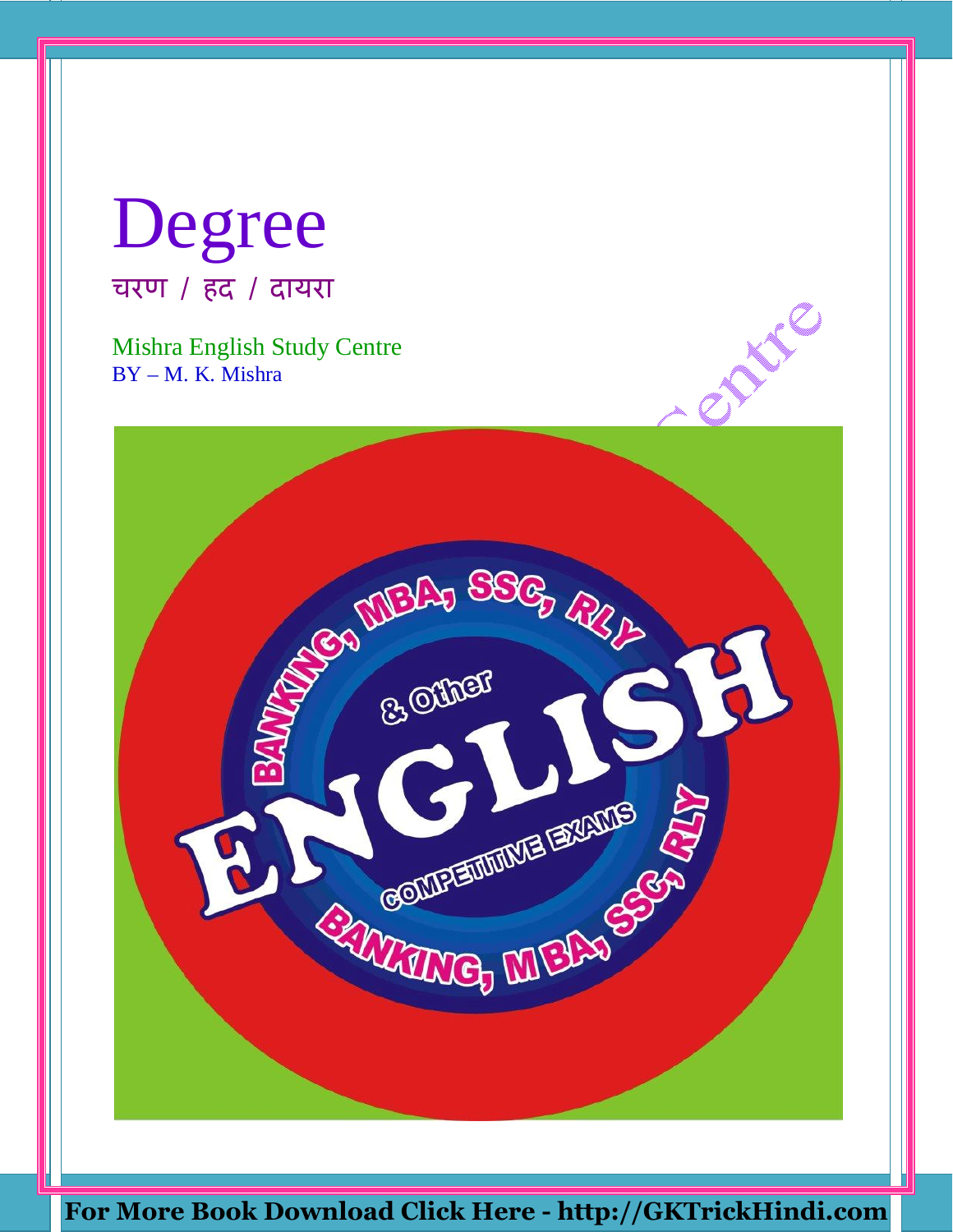### Degree

- ❖ Degree is the measurement of a quality.
- $\triangle$  A quality can be measured into three Degrees.
	- 1. Positive Degree
	- 2. Comparative Degree
	- 3. Superlative Degree
- $\bullet$  Positive Degree If a quality is shown in simple way is called in Positive Degree. Ex.:- Ram is a smart boy.
- $\triangleleft$  Comparative Degree If a quality makes comparison is called in Comparative Degree. Ex.:- Ram is smarter than Shyam.
- Superlative Degree If a quality shows its highest or lowest quantity is called in Superlative Degree.

Ex.:- Ram is the smartest boy of my class.

\* Rules & Uses

- ◆ प्रायः कोई Quality जन्म से Positive होती हैं, जिसे कुछ नियमों के तहत Comparative or Superlative बनाया जाता है, और वे निम्न हैं -
	- 1. Generally a Positive form becomes Comparative, adding 'er' and Superlative adding 'est' after itself.

Note - Comparative बनाने के बाद 'than' जोड़ा जाता है, जबकि Superlative से पहले 'the' जोड़ा

जाता हैं।

| Comparative  | Superlative  |  |
|--------------|--------------|--|
| Smarter than | the smartest |  |
| Younger than | the youngest |  |
| Longer than  | the longest  |  |
|              |              |  |

2. A Positive form ending with 'e' becomes Comparative adding 'r' and Superlative adding 'st'

Note - Than तथा the पूर्व के ही भांति होते हैं।

| $\triangleright$ Positive | Comparative | Superlative |
|---------------------------|-------------|-------------|
| Large<br>- 67             | Larger than | the largest |
| Fine A                    | Finer than  | the finest  |

3. A Positive form ending with 'y' and a vowel comes before the 'y' becomes Comparative adding 'er' and Superlative adding 'est' after itself.

Note - Than तथा the पूर्ववत रहते हैं।

| $\triangleright$ Positive | Comparative | Superlative |
|---------------------------|-------------|-------------|
| Grey                      | Grever than | the greyest |
| Gay                       | Gayer than  | the gayest  |

4. A Positive form ending with 'y' and a consonant comes before the 'y' becomes Comparative replacing 'y' by 'ier' and Superlative by 'iest' Note - Than तथा the पूर्व के ही भांति रहते हैं।

| $\mathbf{A}$ and $\mathbf{A}$ and $\mathbf{A}$ and $\mathbf{A}$ and $\mathbf{A}$ are $\mathbf{A}$ and $\mathbf{A}$ and $\mathbf{A}$ |                   |              |        |
|-------------------------------------------------------------------------------------------------------------------------------------|-------------------|--------------|--------|
| $\triangleright$ Positive                                                                                                           | Comparative       | Superlative  |        |
| Dirty                                                                                                                               | Dirtier than      | the dirtiest |        |
| BY – Pritam Kumar Raw                                                                                                               | Mob. - 9534411155 |              | Page 2 |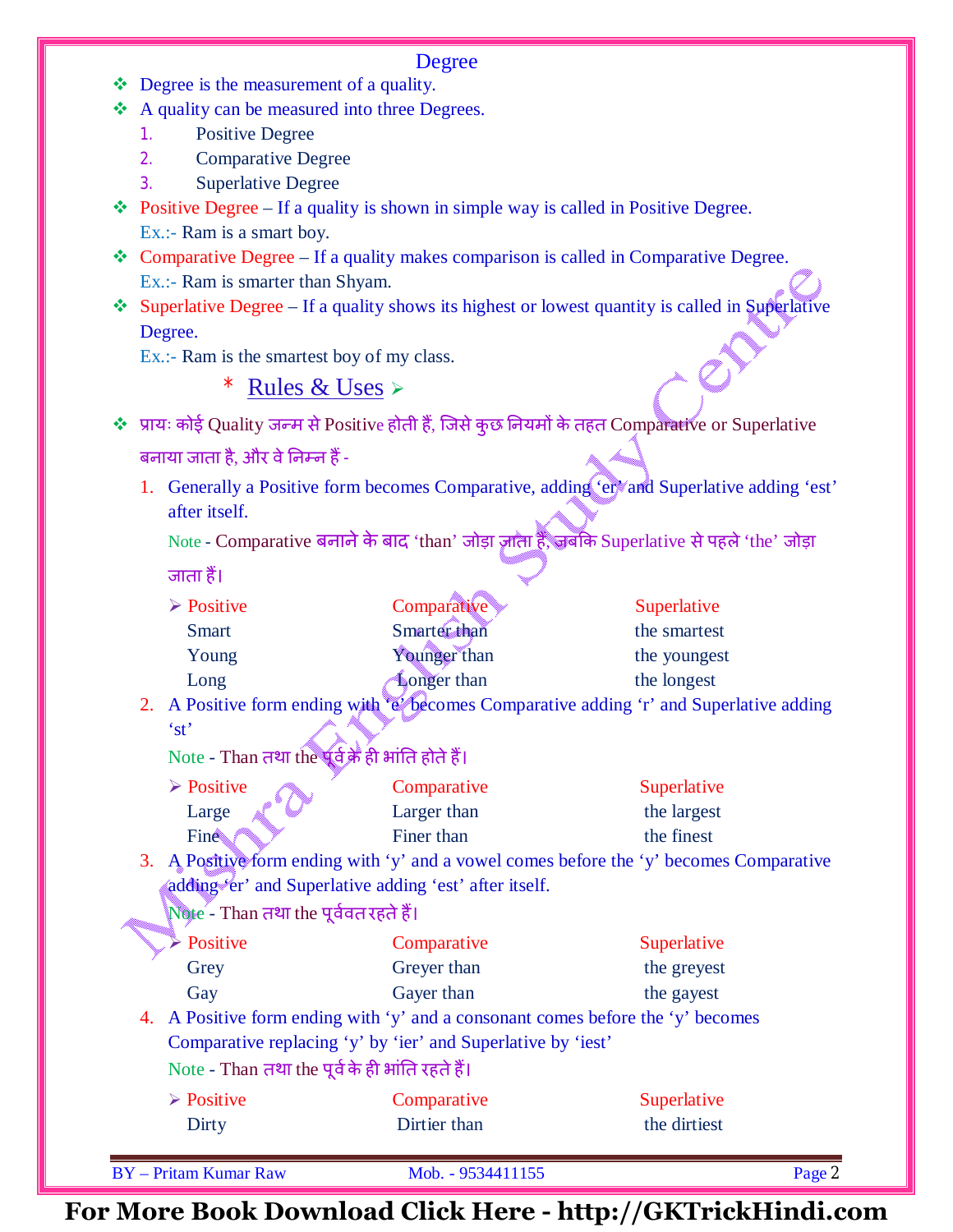|                                         | <b>Degree</b>                                                                                |                               |
|-----------------------------------------|----------------------------------------------------------------------------------------------|-------------------------------|
| Heavy                                   | Heavier than                                                                                 | the heaviest                  |
| <b>Busy</b>                             | <b>Busier</b> than                                                                           | the busiest                   |
| 5.                                      | A Positive form that is very small in shape and gets ending with a consonant letter, that is |                               |
|                                         | stressed in pronunciation makes double of its last letter before changing Comparative and    |                               |
| Superlative form.                       |                                                                                              |                               |
| $\triangleright$ Positive               | Comparative                                                                                  | Superlative                   |
| <b>Big</b>                              | Bigger than                                                                                  | the biggest                   |
| Thin                                    | Thinner than                                                                                 | the thinnest                  |
| Fat                                     | Fatter than                                                                                  | the fattest                   |
| 6.                                      | A Positive form having more than two syllables changes its Degree with the help of more      |                               |
| and most.                               |                                                                                              |                               |
|                                         | Note - (i) ध्यान रहे कि Comparative बनाने हेतु Positive के पहले More जोड़ते हैं जबकि         |                               |
|                                         | Superlative बनाने हेतु Most जोड़ा जाता हैं।                                                  |                               |
|                                         | (ii) Than तथा the पूर्व की भांति रहते हैं।                                                   |                               |
| $\triangleright$ Positive               | Comparative                                                                                  | Superlative                   |
| <b>Beautiful</b>                        | more beautiful than                                                                          | the most beautiful            |
| Handsome                                | more handsome than                                                                           | the most handsome             |
| Intelligent                             | more intelligent than                                                                        | the most intelligent          |
| Stupid                                  | more student than                                                                            | the most stupid               |
| 7.                                      | Right तथा Wrong एक Syllable वाले होने के वावजूद अपना Degree more तथा most के सहारे           |                               |
|                                         |                                                                                              |                               |
| बदलते हैं।                              |                                                                                              |                               |
| $\triangleright$ Positive               | Comparative                                                                                  | Superlative                   |
| <b>Right</b>                            | more right than                                                                              | the most right                |
| <b>Wrong</b>                            | more wrong than                                                                              | the most wrong                |
| 8.                                      | Some Adjective changes their Degree in different ways.                                       |                               |
| $\triangleright$ Positive               | Comparative                                                                                  | Superlative                   |
| Good                                    | better than                                                                                  | the best                      |
| <b>Bad</b>                              | worse than                                                                                   | the worst                     |
| Well                                    | better than                                                                                  | the best                      |
| Much                                    | more than                                                                                    | the most                      |
| . Many                                  | more than                                                                                    | the most                      |
| Little                                  | less than                                                                                    | the least                     |
| Far                                     | Farther than                                                                                 | the farthest                  |
|                                         | Compound form of Adjective changes Degree of its real Adjective part.                        |                               |
| $\triangleright$ Positive<br>Well-known | Comparative<br>better known than                                                             | Superlative<br>the best-known |
| <b>Bad-minded</b>                       | worse minded than                                                                            | the worst-minded              |
| Able-bodied                             | abler bodied than                                                                            | the able-bodied               |
| Cruel-minded                            | more cruel-minded than                                                                       | the most cruel-minded         |
|                                         | 10. 'Very' comes before a Positive form to stress its quality.                               |                               |
|                                         | Ex.:- Ram is a much smart boy.<br>$ (\star)$                                                 |                               |
|                                         | Ram is very smart boy.<br>$ (\checkmark)$                                                    |                               |
|                                         |                                                                                              |                               |
| <b>BY</b> - Pritam Kumar Raw            | Mob. - 9534411155                                                                            | Page 3                        |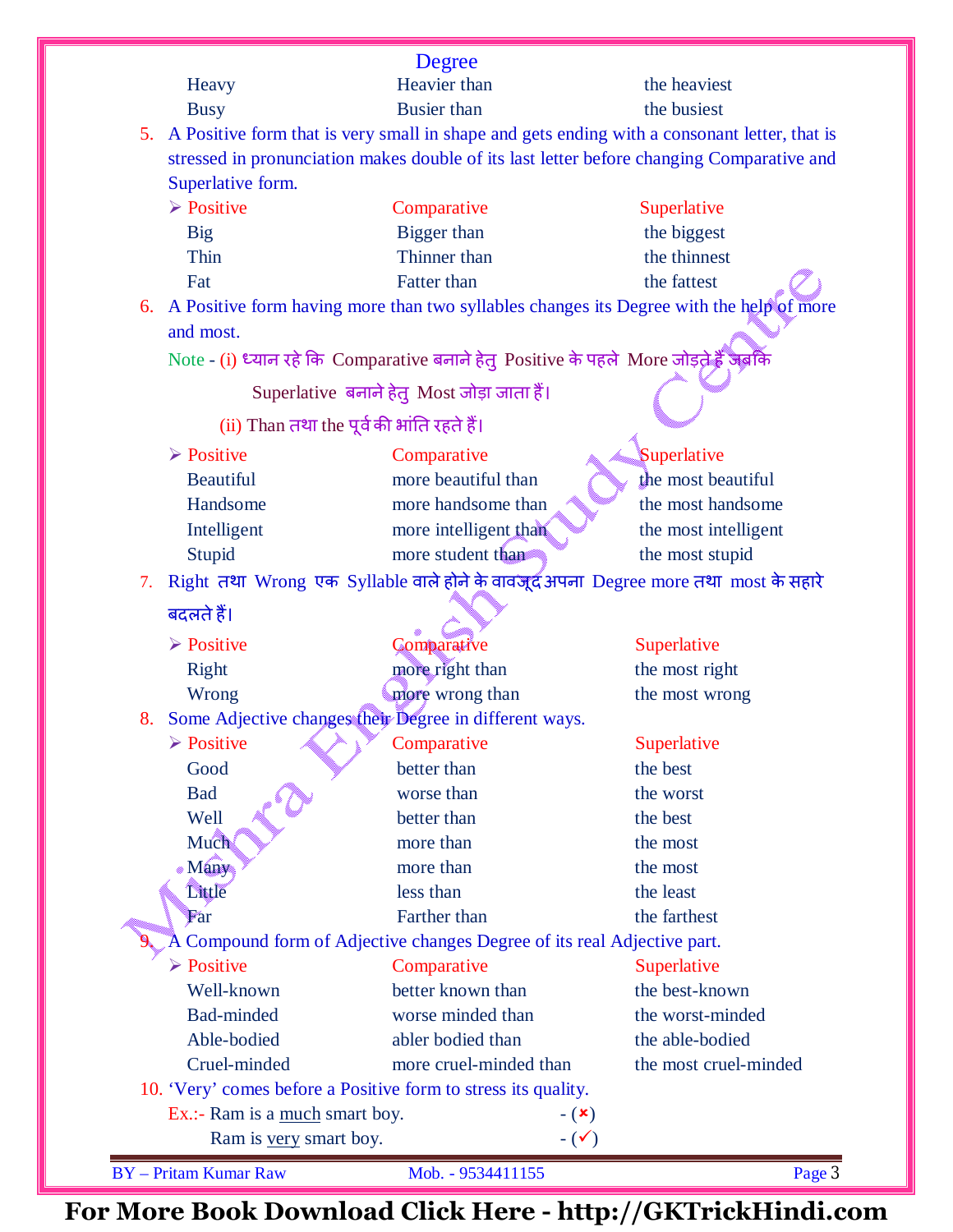### Degree

| Degiee                                                                                                     |
|------------------------------------------------------------------------------------------------------------|
| 11. Enough comes after a Positive form to stress its quality.                                              |
| Ex.:- Ram is enough smart to do this work.<br>$ (\star)$                                                   |
| Ram is smart enough to do this work.<br>$ (\checkmark)$                                                    |
| Note - (i) ध्यान रहे कि किसी Negative Structure के तहत अक्षमता का भाव दर्शाने हेतुः enough का              |
| प्रयोग Positive form के पहले भी हो सकता हैं।                                                               |
| Ex.:- Ram is not enough smart to do this work.                                                             |
| (ii) ध्यान रहे कि किसी एक ही Adjective के लिए very तथा enough दोनों का प्रयोग एक साथ नहीं                  |
| होता।                                                                                                      |
| ERE<br>12. Much / Far comes before a Comparative form to stress its quality.                               |
| Ex.:- Ram is very smarter than Shyam.<br>$ (x)$                                                            |
| $ (\checkmark)$<br>Ram is much smarter than Shyam.                                                         |
| 13. 'Among' can be used after a Superlative form to show its criteria.                                     |
| Ex.:- Ram is a smarter than Shyam.                                                                         |
| 14. Generally Preposition 'than' comes after a Comparative form to make comparison.                        |
| Ex.:- Senior to, Junior to, Superior to, Inferior to  etc                                                  |
| Ram is senior than Shyam.                                                                                  |
| Ram is senior to Shyam.                                                                                    |
| Note - ध्यान रहे कि Major तथा Minor के साथ 'than' का ही प्रयोग होता हैं।                                   |
| Ex.:- My problem is major to yours.<br>$ (x)$                                                              |
| $ (\checkmark)$<br>My problem is major than yours.                                                         |
| 15. If we make 'Comparison + Selection' in "1.2" use Preposition 'of' after the Comparative                |
| form.                                                                                                      |
| Note - ध्यान रहे कि इस अवस्था में Comparative form के पहले भी Article 'the' आता हैं।                       |
| Ex.:- Ram is taller than Mohan and Sohan.<br>$ (\star)$                                                    |
| Ram is taller of Mohan and Sohan.<br>$ (\checkmark)$                                                       |
| 16. Prefer preferable and elder get Preposition 'to' in comparison.                                        |
| Ex.:- I prefer Mumbai than Delhi for the next tour.<br>$-(\mathbf{x})$                                     |
| I prefer Mumbai to Delhi for the next tour.<br>$ (\checkmark)$                                             |
| 17. Generally comparison is made in the same cases.                                                        |
| (a) A Subjective case is compared to a Subjective form.                                                    |
| $\overrightarrow{Ex}$ : $\overrightarrow{e}$ He is taller than me.<br>$ (\star)$                           |
| He is taller than I.<br>$ (\checkmark)$                                                                    |
| (b) A Possessive case is compared to a Possessive form.                                                    |
| Ex.:- My car is better than you.<br>$ (\star)$                                                             |
| My car is better than yours.<br>$ (\checkmark)$                                                            |
| (c) An Objective case is compared to an Objective form.                                                    |
| Ex.:- My mother loves him more than $\underline{I}$ .<br>$ (x)$                                            |
| My mother loves him more than me.<br>$ (\checkmark)$                                                       |
| Note - (i) A Comparative form ending with 'or' makes comparison of Subjective case<br>with Objective form. |
| Ex.:- He is senior to $\underline{\mathrm{I}}$ .<br>$ (\star)$                                             |
|                                                                                                            |

BY – Pritam Kumar Raw Mob. - 9534411155 Page 4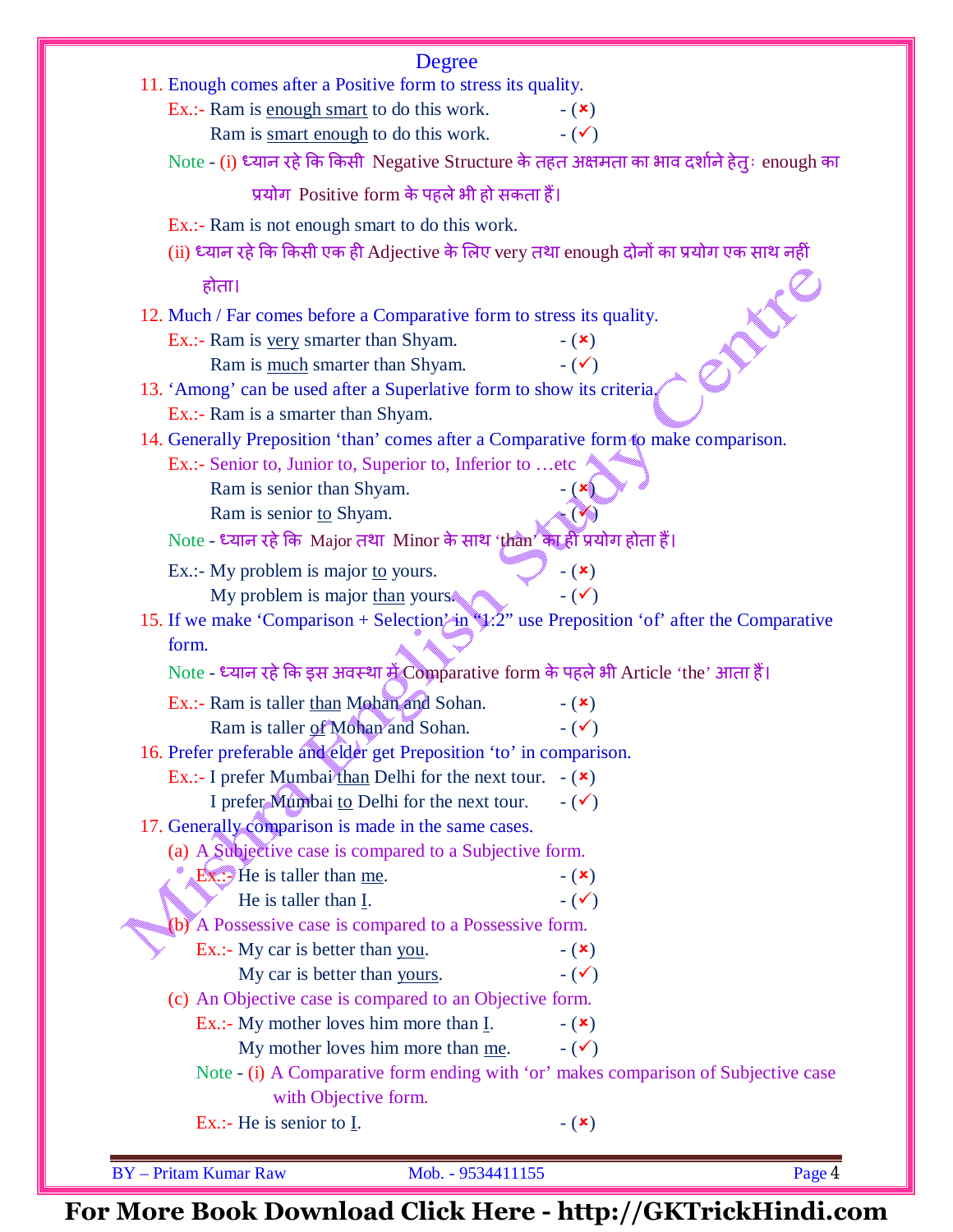| <b>Degree</b>                                                                                                                           |                 |
|-----------------------------------------------------------------------------------------------------------------------------------------|-----------------|
| $ (\checkmark)$<br>He is senior to me.                                                                                                  |                 |
| (ii) यदि किसी Subjective case की तुलना Subjective case से हो, और उसके तुल्य कोई Third                                                   |                 |
| Person Pronoun रहे, तो उसे एक Extra Verb देते हुए Sentence का समापन किया जाता हैं।                                                      |                 |
| Ex.:- I am taller than he.<br>$ (x)$                                                                                                    |                 |
| $-(\checkmark)$<br>I am taller than he is.                                                                                              |                 |
| 18. If more Positive forms than one come together for the same Noun get 'a' or 'an' with                                                |                 |
| only the first-one.                                                                                                                     |                 |
| Ex.:- Ram is a tall a smart and a handsome boy.<br>$-(\mathbf{x})$                                                                      |                 |
| $ (\checkmark)$<br>Ram is a tall, smart and handsome boy.                                                                               |                 |
| 19. If more Comparative forms than one come together for the same Noun / Pronoun use                                                    |                 |
| 'than' with only the last-one.                                                                                                          |                 |
| Ex.:- Ram is smarter than, younger than and more handsome than Shyam. $\mathcal{F}(x)$                                                  |                 |
| Ram is smarter, younger and more handsome than Shyam.                                                                                   | $ (\checkmark)$ |
| 20. If more Superlative forms than one come together for the same Noun or Pronoun use                                                   |                 |
| 'the' with only the first-one.                                                                                                          |                 |
| Ex.:- Ram is the tallest, the smartest and the most handsome boy of my class.                                                           | $ (\star)$      |
| Ram is the tallest, smartest and most handsome boy of my class.                                                                         | $ (\checkmark)$ |
| 21. If more Positive forms than one come together for the same Noun or Pronoun the                                                      |                 |
| smallest in syllable (shape) is written first and the largest is at last.                                                               |                 |
| Ex.:- Ram is a handsome and smart boy.                                                                                                  | $ (x)$          |
| Ram is a smart and handsome boy.                                                                                                        | $ (\checkmark)$ |
| 22. If more Comparative form than one come together for the same Noun or Pronoun the 'er'                                               |                 |
| group is written first and the more group is later.                                                                                     |                 |
| Ex.:- Ram is more handsome and smarter than Shyam.                                                                                      | $-(x)$          |
| Ram is smarter and more handsome than Shyam.<br>23. If more Superlative forms than one come together for the same Noun or Pronoun 'est' | $ (\checkmark)$ |
| group is written first and most group is later.                                                                                         |                 |
| Ex.:- Ram is the most handsome and smartest boy of my class.                                                                            | $-(x)$          |
| Ram is the smartest and most handsome boy of my class.                                                                                  | $ (\checkmark)$ |
| 24. To show Important or diminishing in one's condition Comparative form comes without                                                  |                 |
| any Preposition.                                                                                                                        |                 |
| Ex.:-You have become fatter these days.                                                                                                 |                 |
| 25. To show a continued Improvement or diminishing in one's condition Comparative form                                                  |                 |
| comes in double structure without any Preposition.                                                                                      |                 |
| Ex.:- The train is going faster and faster.                                                                                             | $ (\checkmark)$ |
| The situation is going worse and worse.                                                                                                 | $ (\checkmark)$ |
| 26. A Comparative form gets 'the' before itself if it comes in reciprocal comparison.                                                   |                 |
| Ex.:- The faster you run, the quicker you reach.                                                                                        | $ (\checkmark)$ |
| The more he gets the more he demands.                                                                                                   | $ (\checkmark)$ |
| 27. Comparatively / Relatively + Positive Degree                                                                                        |                 |
| Note - इस अवस्था में Positive Degree के बाद भी 'than' का प्रयोग हो सकता हैं।                                                            |                 |
| Ex.:- My problem is comparatively bigger than yours.                                                                                    | $ (\star)$      |
| <b>BY</b> - Pritam Kumar Raw<br>Mob. - 9534411155                                                                                       | Page 5          |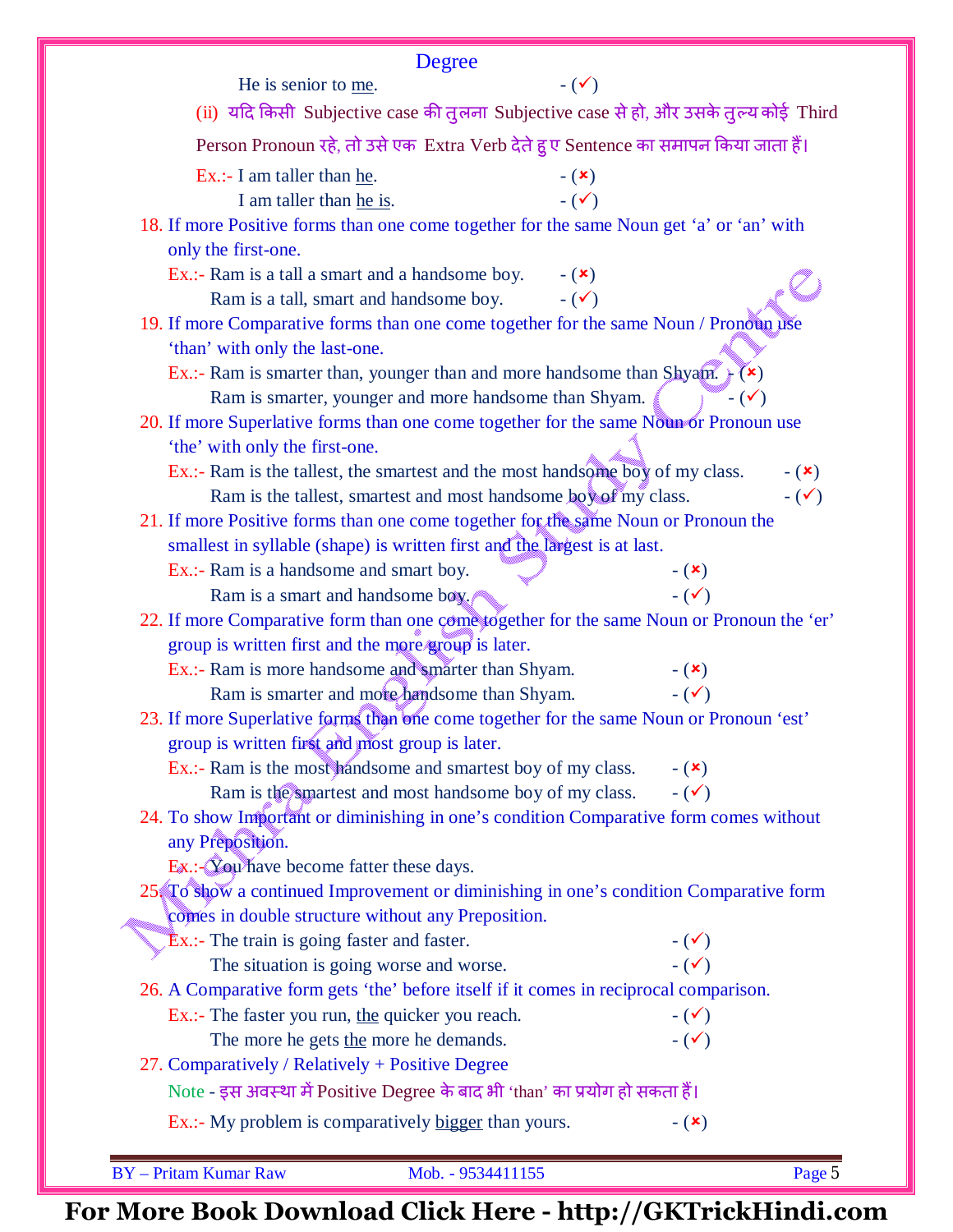| Degree                                                                                                |                 |
|-------------------------------------------------------------------------------------------------------|-----------------|
| My problem is comparatively big than yours.<br>28. Four time / five time / six time etc               | $ (\checkmark)$ |
| Note - ध्यान रहे कि इस अवस्था में भी Positive form के बाद 'than' का प्रयोग हो सकता हैं।               |                 |
| Ex.:- My problem is four-time bigger than yours.                                                      | $ (\star)$      |
| My problem is four-time big than yours.                                                               | $-(\checkmark)$ |
| 29. As + Positive Degree + as.                                                                        |                 |
| Note - It comes in Affirmative Sentence.                                                              |                 |
| Ex.:- Ram is as smarter as Shyam.                                                                     | - $(\bm{x})$    |
| Ram is as smarter as Shyam.                                                                           |                 |
| 30. As + Positive Degree + as +  If not + Comparative Degree.                                         |                 |
| Ex.:- Ram is as smart as Shyam if not smartest.                                                       |                 |
| Ram is as smart as Shyam if not smarter.                                                              |                 |
| 31. So + Positive Degree + as.                                                                        |                 |
| Note - It always comes in negative structure.                                                         |                 |
| Ex.:- Ram is not so smarter as Shyam.                                                                 | $ (\star)$      |
| Ram is not so smart as Shyam.                                                                         | $ (\checkmark)$ |
| 32. One + of + Superlative Degree + P.C.N                                                             |                 |
| Ex.:- Ram is one of the smarter students of my class.                                                 | $ (x)$          |
| Ram is one of the smartest students of my class.                                                      | $ (\checkmark)$ |
| 33. One + of + Superlative Degree + P.C.N  + if not + Superlative Degree.                             |                 |
| Ex.:- Ram is one of the smartest students of my class if not smarter my class.                        | $ (\star)$      |
| Ram is one of the smartest students of my class if not smartest my class.                             | $-(\checkmark)$ |
| 34. One + of + Superlative Degree + $P_cC.N$ + that + $P.V$                                           |                 |
| Ex.:- Ram is one of the best players that is playing in this match.                                   | $-(\mathbf{x})$ |
| Ram is one of the best players that are playing in this match. $-(\checkmark)$                        |                 |
| 35. The repetition of Noun is avoided in comparison it is replaced by using 'that of / those of'      |                 |
| Ex.:- The Culture of India is better than the Culture of America.                                     | $ (\star)$      |
| The Culture of India is better than that of America.                                                  | $ (\checkmark)$ |
| 36. 'Any other, All other, Most other' comes in Comparative structure to make a Superlative<br>sense. |                 |
| Ex.:- Ram is smarter than any other student of my class.                                              | $ (\checkmark)$ |
| Ram is smarter than all other / most other students of my class.                                      | $ (\checkmark)$ |
| 37. If we talk about one person or thing use Positive Degree to show the quality.                     |                 |
| Ex: Ram is a smarter boy.                                                                             | $ (\star)$      |
| Ram is a smart boy.                                                                                   | $ (\checkmark)$ |
| 38. If we talk about two persons or things use Comparative form to show the quality.                  |                 |
| Ex.:- Ram and Shyam both are good runners but Ram runs fast.                                          | $ (\times)$     |
| Ram and Shyam both are good runners but Ram runs faster.                                              | $ (\checkmark)$ |
| Of Mohan and Sohan I like Mohan most.                                                                 | $ (x)$          |
| Of Mohan and Sohan I like Mohan more.                                                                 | $ (\checkmark)$ |
| Note - ध्यान रहे कि इस अवस्था में Comparative form के साथ Preposition की बाध्यता समाप्त हो            |                 |
| जाती हैं।                                                                                             |                 |
|                                                                                                       |                 |
| <b>BY</b> - Pritam Kumar Raw<br>Mob. - 9534411155                                                     | Page 6          |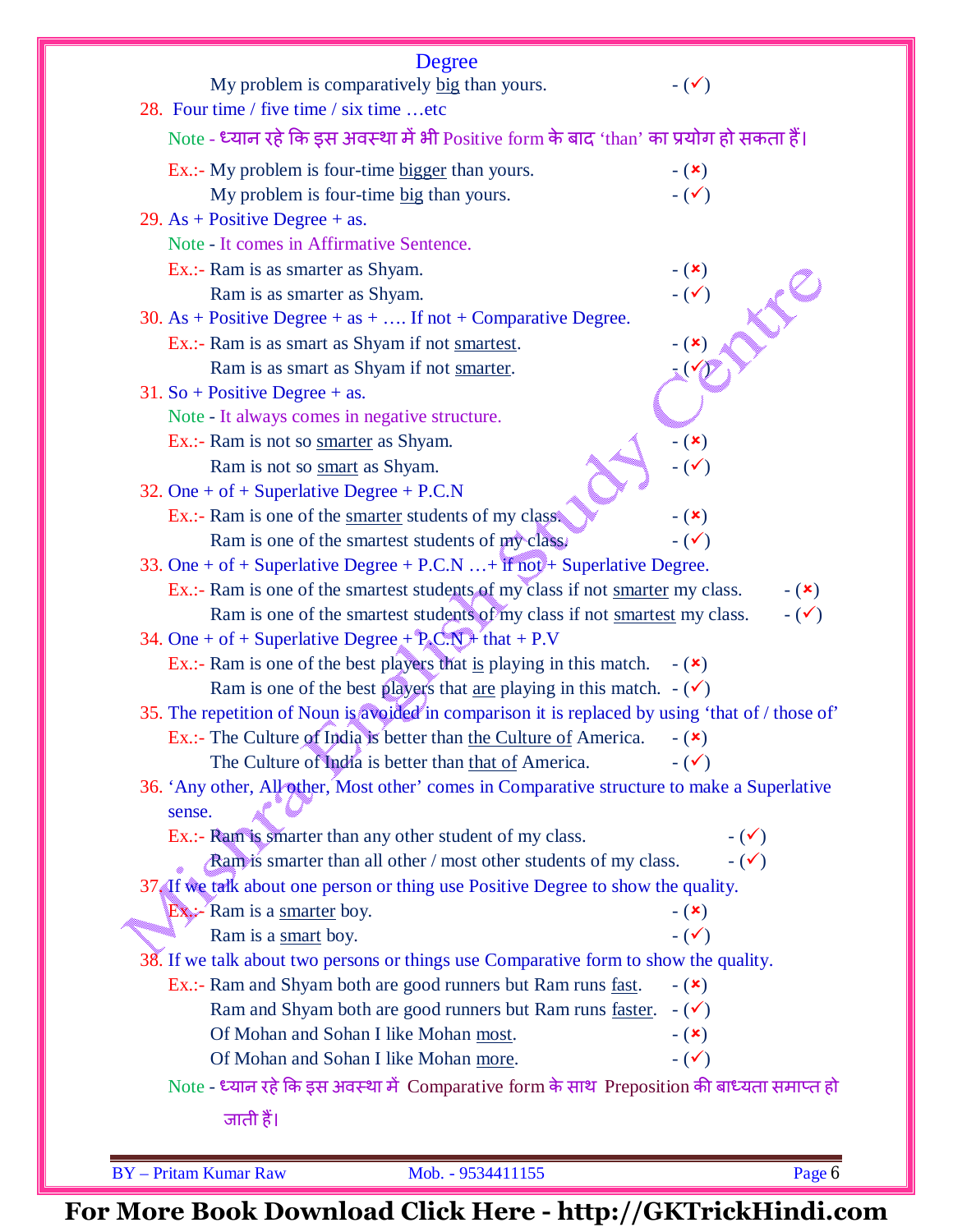|                                                                                          | Degree                                                                                            |                 |
|------------------------------------------------------------------------------------------|---------------------------------------------------------------------------------------------------|-----------------|
|                                                                                          | 39. If we talk about more than two persons or things use Superlative form to show the             |                 |
| quality.                                                                                 |                                                                                                   |                 |
|                                                                                          | Ex.:- Ram, Shyam, Mohan and Sohan all are good runners but Ram runs faster.                       | $ (\star)$      |
|                                                                                          | Ram, Shyam, Mohan and Sohan all are good runners but Ram runs fastest.                            | $ (\checkmark)$ |
|                                                                                          | Of Ram, Shyam, Mohan and Sohan I like Mohan more.                                                 | $ (x)$          |
|                                                                                          | Of Ram, Shyam, Mohan and Sohan I like Mohan most.                                                 | $ (\checkmark)$ |
|                                                                                          | Note - ध्यान रहे कि इस अवस्था में Superlative form के साथ Article की बाध्यता समाप्त हो            |                 |
| जाती हैं।                                                                                |                                                                                                   |                 |
|                                                                                          | 40. ध्यान रहे कि किसी एक ही Adjective के लिए 'er' तथा 'more-group' अथवा 'est' तथा 'most-group'    |                 |
| का प्रयोग एक साथ नहीं होता।                                                              |                                                                                                   |                 |
| Ex.:- Ram is <u>more</u> tallest boy of my class.<br>Ram is the tallest boy of my class. | $ (x)$<br>$-(\checkmark)$                                                                         |                 |
|                                                                                          | 41. प्रायः Degree के तहत 'er' group के स्थान पर 'more-group' का प्रयोग नहीं हौता, यानि दोनों एक - |                 |
|                                                                                          | दूसरे के स्थान पर नहीं आते, साथ ही यही नियम 'est' तथा 'most-group' में भी लागू होता हैं।          |                 |
| Ex.:- Ram is more tall than Shyam.                                                       | $ (\times)$                                                                                       |                 |
| Ram is taller than Shyam.                                                                |                                                                                                   |                 |
|                                                                                          | Note - ध्यान रहे कि यदि किसी एक ही व्यक्ति अथवा वस्तु को दो गुणअथवा दोष आपस में तुलना             |                 |
|                                                                                          | दर्शाते हो, तो उनमे 'er' group के स्थान पर भी 'more-group' ही आता हैं।                            |                 |
| Ex.:- This room is <u>wider</u> than long.                                               | $ (\star)$                                                                                        |                 |
| This room is more wide than long.                                                        | $ (\checkmark)$                                                                                   |                 |
| You are looking <u>fatter</u> than tall.                                                 | $ (\star)$                                                                                        |                 |
| You are looking more fat than tall.                                                      | $ (\checkmark)$                                                                                   |                 |
| 42. Former and latter get 'the' before themselves.                                       |                                                                                                   |                 |
| Ex.:- The former chapter was very easy.                                                  |                                                                                                   |                 |
| Comparative.                                                                             | 43. Some Adjective has their Superlative sense they can't be changed into Positive or             |                 |
|                                                                                          | Note - इनके साथ/than, the, more, most का प्रयोग नहीं होता।                                        |                 |
| Perfect . etc.]                                                                          | [Unique, Prime, Paramount, Chief, Supreme, Ideal, Impossible, Universal, Round, Read,             |                 |
| $Ex$ : This is more unique.                                                              | $ (\star)$                                                                                        |                 |
| This is unique.                                                                          | $ (\checkmark)$                                                                                   |                 |
|                                                                                          | Note - ध्यान रहे कि यदि ये  Noun के ठीक पहले हो, तो इनमे  Article का प्रयोग हो सकता हैं।          |                 |
| Ex.:- This is the unique Opportunity for me.                                             |                                                                                                   |                 |
|                                                                                          | Interchange of Degree                                                                             |                 |
| ❖                                                                                        | According to formation Degree can be divided into two forms.                                      |                 |
| (i)                                                                                      | Direct form of Degree - (The best, The tallest, The smartest etc.)                                |                 |
| (ii)                                                                                     | Indirect form of Degree - (One of the best, One of the tallest, One of the smartest)              |                 |
|                                                                                          |                                                                                                   |                 |
|                                                                                          |                                                                                                   |                 |
| <b>BY</b> - Pritam Kumar Raw                                                             | Mob. - 9534411155                                                                                 | Page 7          |